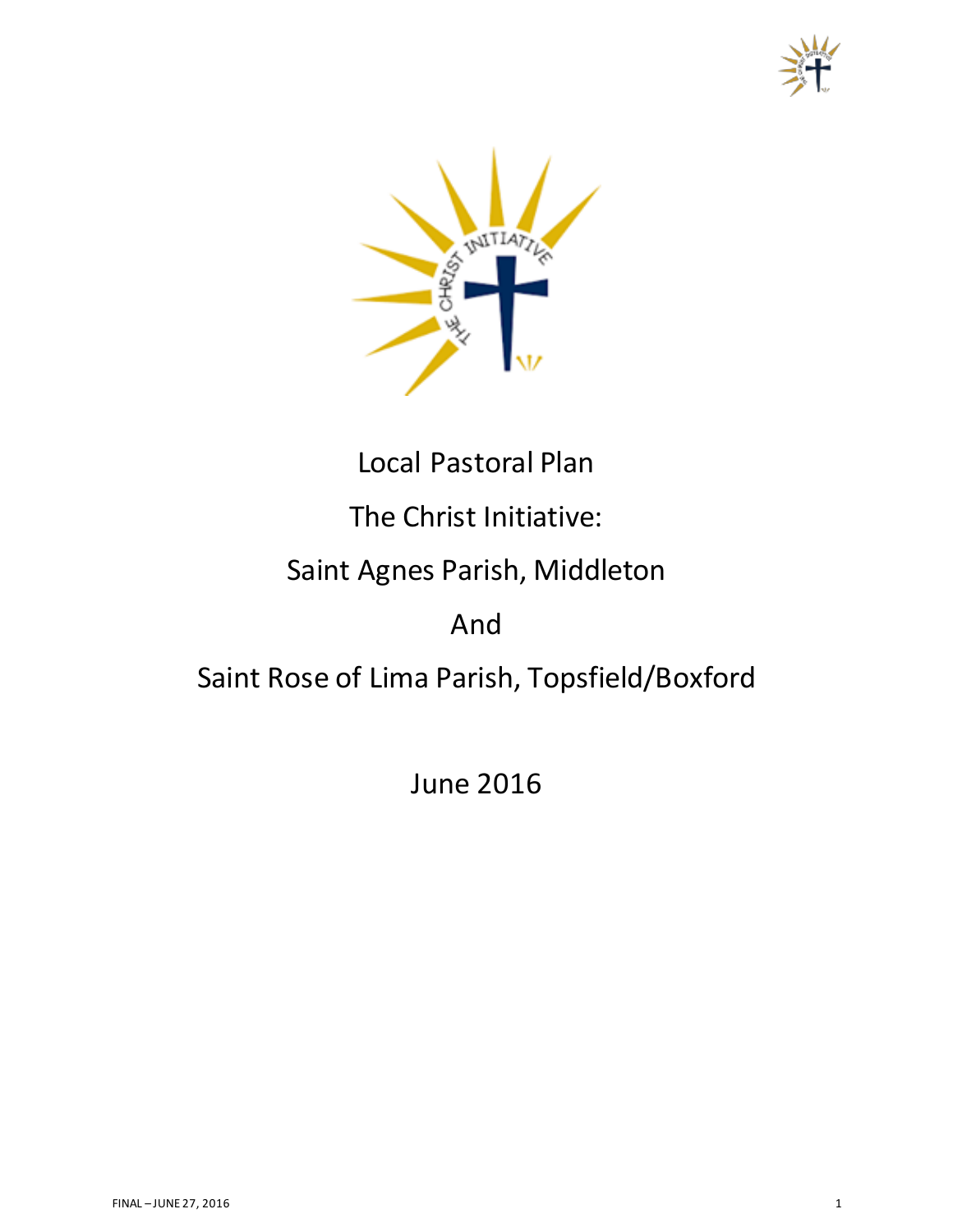

#### **OUR VISION**

Igniting the vibrant love of Jesus Christ in our lives and our Community.

### **OUR MISSION**

Embrace, Live, Share . . . Christ

#### **OUR PURPOSE**

Our purpose is to seek out, welcome and encourage a community of intentional disciples leading to a deeper and personal relationship with Jesus Christ so that we may embrace, live, and share Christ.

#### **OUR COLLABORATIVE VALUES**

**FAITH** – We are a community of faith – worshipping and praying together, relying on the Lord to provide grace sufficient to do His will and remaining open to the promptings of the Holy Spirit through a continual process of prayerful discernment.

- Provide consistent invitation and diverse opportunities to all Catholics, to grow in understanding of their Faith to be better prepared and equipped to invite others to know Christ, or rediscover their Faith and experience a personal conversion.
- Share our relationship with Christ with those we meet, so both our faith and the faith of others is strengthened.
- Make prayer and worship times accessible so all can fully participate in the prayer and Sacramental life of the Church.
- Each year consider what type of faith formation opportunities would aid in personal and communal spiritual growth.
- Offer opportunities for faith formation for all ages and stages of the faith journey.

**FELLOWSHIP** - We will welcome all who are spiritually curious and open, or who are seeking Jesus Christ in a posture of intentional discipleship, serving one another in love and greeting and acknowledge all who join us, whether for Sunday liturgy, a social gathering, or study and prayer groups.

- Respect the dignity of each person by being welcoming to all.
- Commit to Christ-like personal interaction with all we meet, and show patience, compassion and understanding.
- Take the time to acquaint us with other parishioners and learn their names.
- Promote a culture of mutual trust and respect by exhibiting trust and respect to those whose ideas and opinions differ from our own.
- Provide Greeters at all Masses with a focus to greet and welcome all newcomers.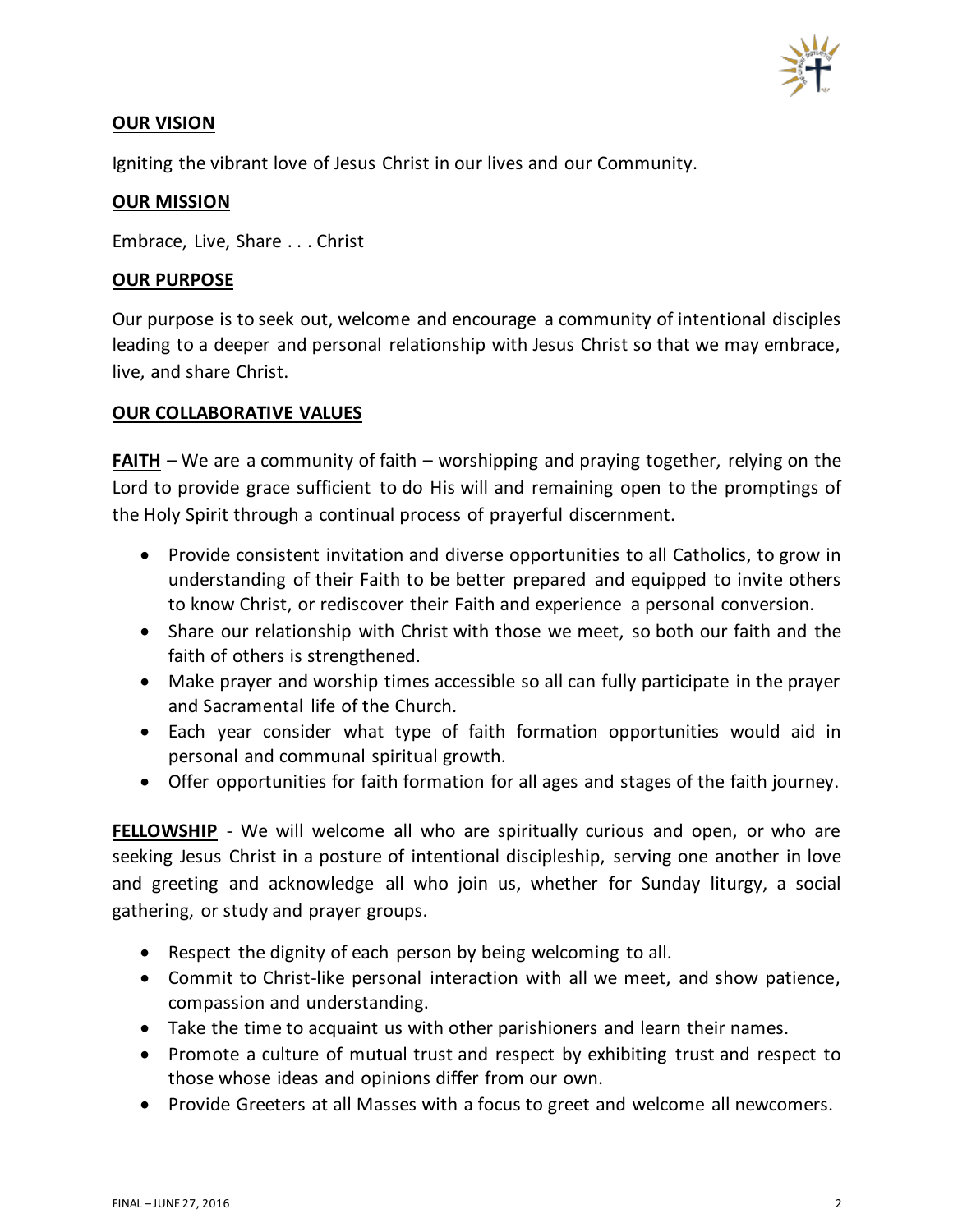

• Schedule periodic Parish social events.

**STEWARDSHIP** - Acknowledging God as Creator and Giver of all, stewardship is a life of accountability and responsibility, and involves responsible management of our God-given resources of time, talent, and treasure. Gratitude for these gifts is expressed in prayer, worship, offering, and action by eagerly sharing our gifts out of love and thankfulness for God and one another.

- Offer programs/ministries that reach out to the hungry, homeless, homebound, working poor, women and children at risk, and inmates in prison.
- Serve the needs of the community as they present themselves and bring the love of Christ to those most in need.
- Make an annual commitment of service to the community each year.
- Remove financial barriers for those who wish to participate in Collaborative activities.
- Encourage participation in Parish Ministries, Councils and Initiatives.
- Promote active participation in the social, evangelical, and Sacramental mission of the Parishes.

**EDUCATION** – Catholic education, based on the Gospel of Jesus Christ, teaches how to live well now so as to be able to live with God for all eternity, deepens the connection and assistsin understanding the Catholic beliefs, message and Faith traditions which can serve as preparation for the challenges of Christian living, and fosters personal faith growth and leadership development.

- Participate in small, Christ-centered study and prayer groups, and faith formational workshops.
- Offer various programs for individuals curious about Christianity and Catholicism, those who are seeking to join the Catholic Church, those who are looking to return to the practice of their Faith and those who want to go deeper into discipleship.
- Use the variety of tools and methods available to provide informational materials to all, including parish website, print, audio, video, on-line faith formation programs, and social media.

**INTEGRITY** - Being honest and doing the right thing, even if that "right thing" is unpopular, uncomfortable, or not what you want to do, is an integral part of our Catholic life, and is really what Christ's teachings throughout the Gospels are all about.

• Engage in prayer daily and not reserve our Christian life to Sundays or moments (like Grace or other prayer times) when we call upon God's presence.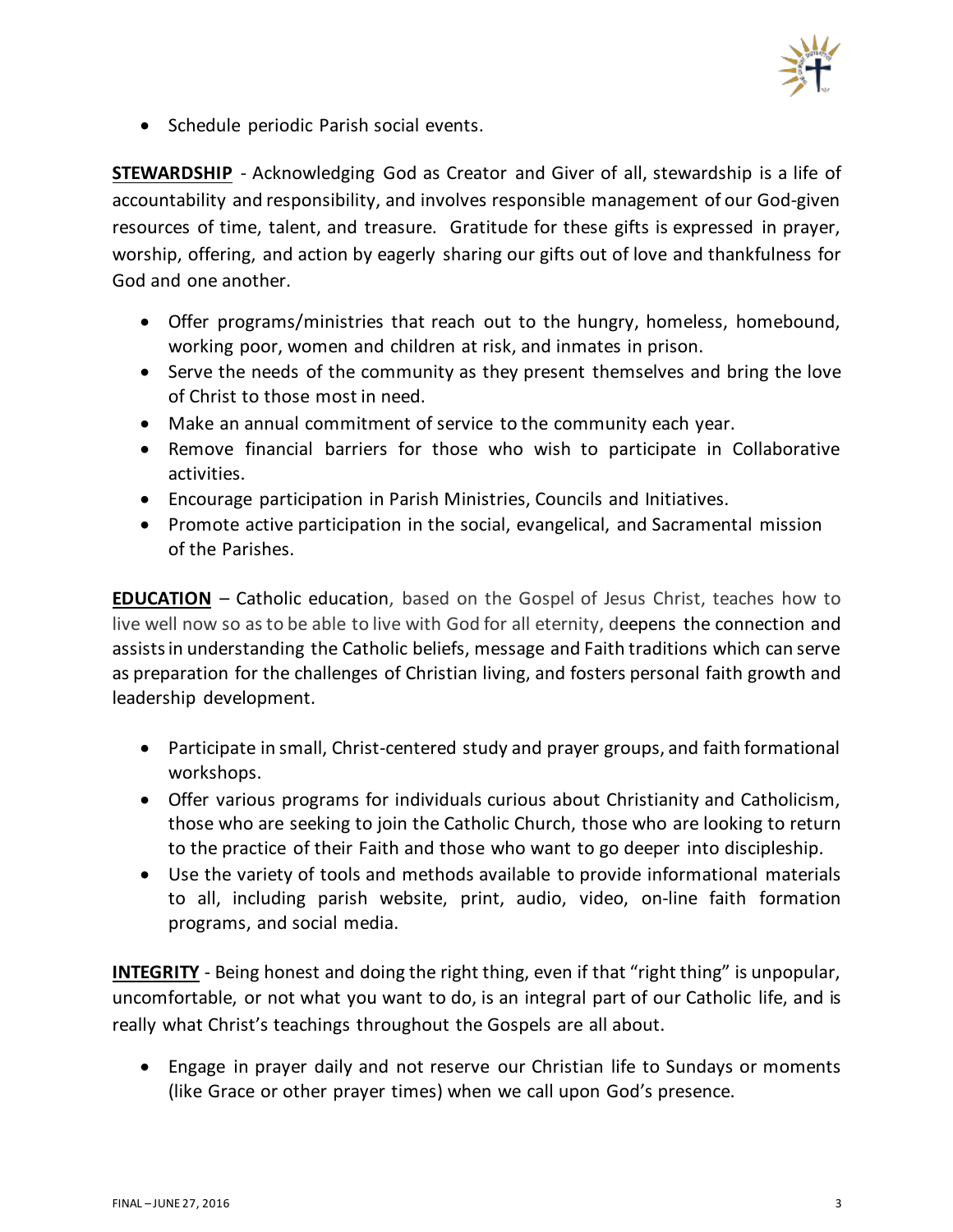

- Treat each individual of our church community with welcome and respect.
- Hold fast to the fullness of integrity by bringing Christian awareness and witness into all walks of life.
- Act in concert with the faith in all your daily dealings, and promote and talk about our faith in places where we work, shop and live.
- Engage with our local civic and community members.
- Join our clergy, staff and lay leaders in their commitment to protect children and adults from all forms of abuse.

#### **Priority 1 – Vocations, Focused on Parish Priesthood**

In order for our collaborative and the Archdiocese of Boston to both grow and meet the critical number of priests necessary to support a growing Catholic Community, it is essential that we create a sustainable program to recruit, introduce, engage, educate and enable young men in the community to explore the possibility of priesthood. We believe that God is calling us to focus our energy and attention on finding new, innovative and engaging ways for the young men of our community to explore the possibility of priesthood.

## **Goal:****Create a Vocation Committee that promotes a culture of vocations in the collaborative, with a special emphasis on promoting vocations to the diocesan priesthood, by September 30, 2017.**

The important strategies, milestones, and programs in achieving this goal include:

- Establish a Vocation Committee comprised of five members on or before March 15, 2017 for the purpose of fostering a culture that promotes vocations to the priesthood, religious life, and other vocations so that they may fully live their faith.
	- $\checkmark$  Members of Vocation Committee & Pastoral Council will attend a seminary Mass at Saint John's Seminary on or before June 2017.
	- $\checkmark$  Visit with the rector and faculty of Saint John's Seminary to understand seminary formation program and criteria seminary uses to form and assess candidates.
	- $\checkmark$  Members of Vocation Committee and Pastoral Council will meet with Archdiocesan Vocation Director on or before May 31, 2017 to develop best practices from the Archdiocese to be used in building our local action plans.
- Incorporate vocations as a focus area into each of our Religious Education classes.
	- $\checkmark$  Have a seminarian come and talk about his vocation to grades 8 and above with the goal of Religious Education classes supporting a current

.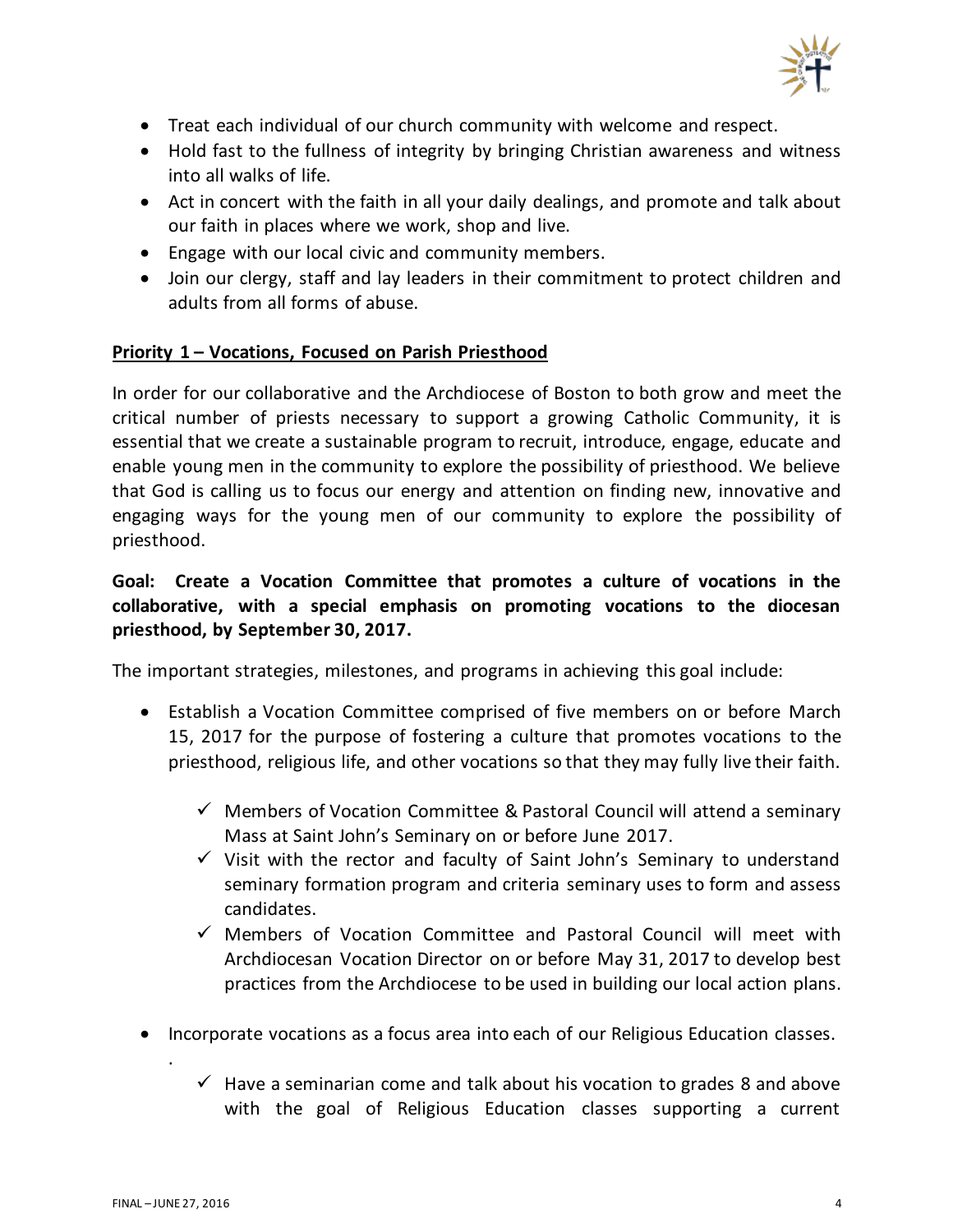

## Seminarian.

- Introduce Vocation Prayer Chalice Program in each Parish for families to pray weekly for Vocations to the priesthood, inviting families to share their experience at Religious Education and Parish Town Hall meetings.
	- $\checkmark$  Monthly prayer of the faithful for the assistance of the Holy Spirit in bringing vocations to our collaborative.
	- $\checkmark$  Prayers of the Faithful for young men and women to hear a call to religious and consecrated life, and for those called to the sacrament of matrimony.
	- $\checkmark$  Make available to all parishioners our Monthly Prayer Requests for Priests calendars as a reminder to pray for our priests.
	- $\checkmark$  Utilize existing Rosary Groups to offer Rosary for vocations and develop communication cards with prayer for priests and distribute to all parishioners.
	- $\checkmark$  Begin Holy Hours for Vocations on or before December 2016.
- Share in writing, with the Archbishop, Regional Bishop and Regional Episcopal Vicors, the Vocation Committee's impression and insights from the seminary Mass and discuss with the rector and faculty of St. John's Seminary.
- Bring five vocation candidates for a seminary visit on or before December 2018.
- Youth Group discussions as to why priestly and religious vocations are important to them.
- Identify and contact possible women's orders to speak to our young women who are interested in vocations.
- Educate all parishioners of the critical shortage of Archdiocesan priests thru books, media publications, internet posts at least quarterly beginning in January 2017.
- Religious Education classes send support letters to first year seminarians.
- Pastor to continue "Faith Matters" educational meetings to discuss priesthood and his call to vocations.
- Invite a current seminarian to participate in the Confirmation class retreat to share his faith journey.
- Repeat this process, as applicable, one year later, for St. John XXIII Seminary, Weston MA.

## **Priority 2 – Excellence at Sunday Mass (Individual Discipleship)**

#### **Celebrate and strengthen our relationship with Christ thru Sunday Mass**

We believe that in order to grow our parishes, God is calling us to focus on finding new, and engaging ways to connect our parishioners, and non-practicing Catholics, with the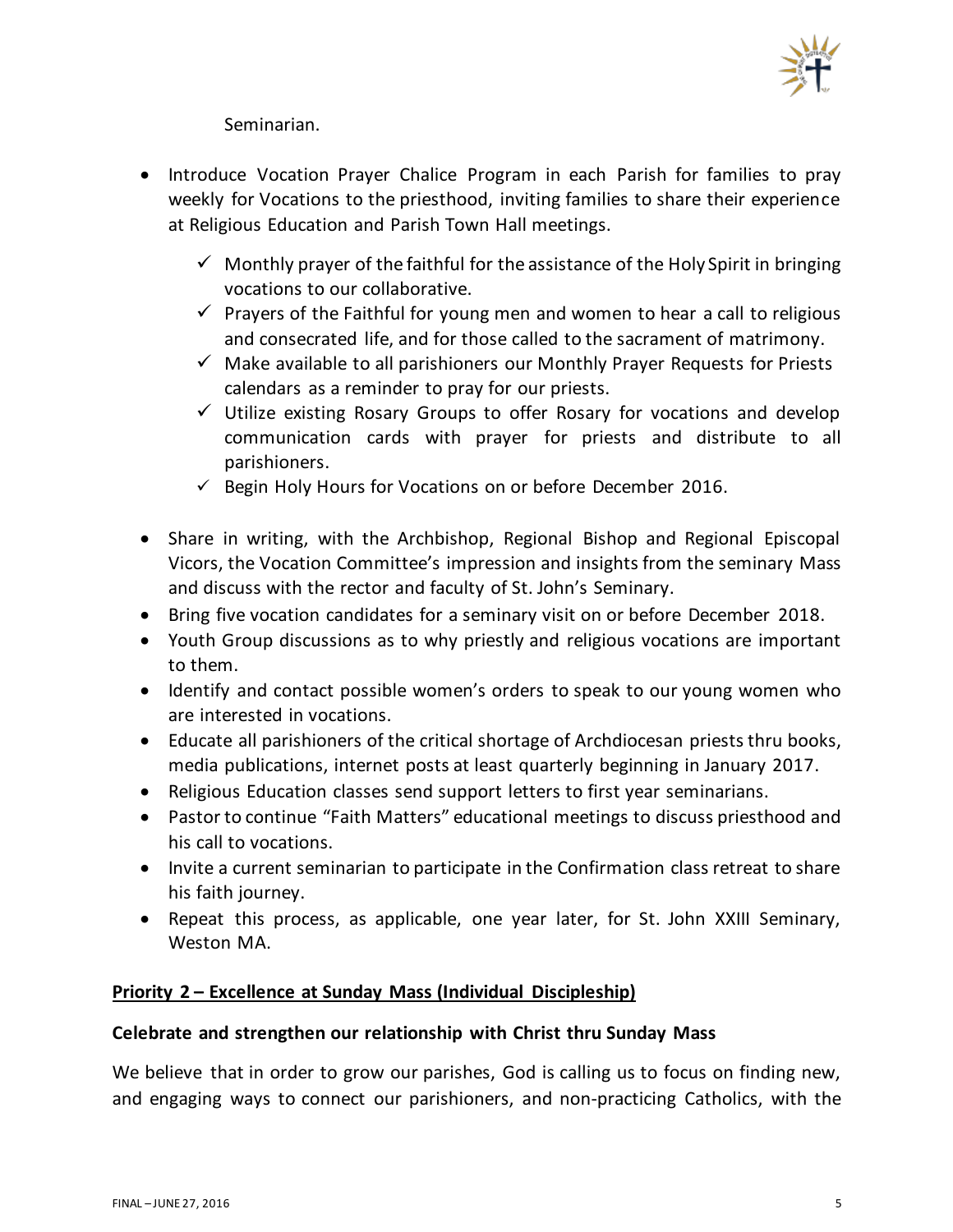

experience of worship – we want to provide our attendees with the best possible experience at every Mass.

## **Goal: By September 1, 2017, provide a full celebratory Mass and engaging experience at all Saturday and Sunday Masses at St. Rose and St. Agnes.**

The important strategies, milestones, and programs in achieving this goal include:

- Create a consistently engaging and vibrant experience of worship that focuses on attracting those new to the discipleship path, particularly through:
	- $\checkmark$  Messages life applications, messages with practical uses that help the lost get connected and challenge existing members to welcome change.
	- $\checkmark$  Radical hospitality Reinforce our value of faith, fellowship and stewardship as it relates to welcoming all who seek to strengthen their relationship with Christ.
	- $\checkmark$  Music that appeals to the non-practicing Catholic and leads people to full and active participation in worship.
	- $\checkmark$  Sunday homilies will be planned and preached using a Series format beginning the First Sunday of Lent 2017.
- Through a strong, vibrant Music Ministry, we will synchronize music and liturgy that inspires and enables the congregation to worship through song in a joyous, prayerful atmosphere.
	- $\checkmark$  Develop and synchronize our music ministry to meet the needs of our parishioners. This will be a continuous process of evaluation and experimentation to find the best possible experience.
	- $\checkmark$  Develop a professional worship and praise ensemble that inspires participation our Catholic community no later the October 1, 2016.
- Explore technology enhancements/investments to ensure a more current worship experience for all attendees.
	- $\checkmark$  New in-church monitors, additional upgrades to the sound system, hearing devices for the hearing impaired.
	- $\checkmark$  Provide digital information screen outside of the church.
	- $\checkmark$  Provide video streaming of the Mass on the website and through public/town TV broadcasts.
	- $\checkmark$  Provide pastor's weekly sermon on the website.
	- $\checkmark$  Establish an audio team to ensure quality sound by January 1, 2017.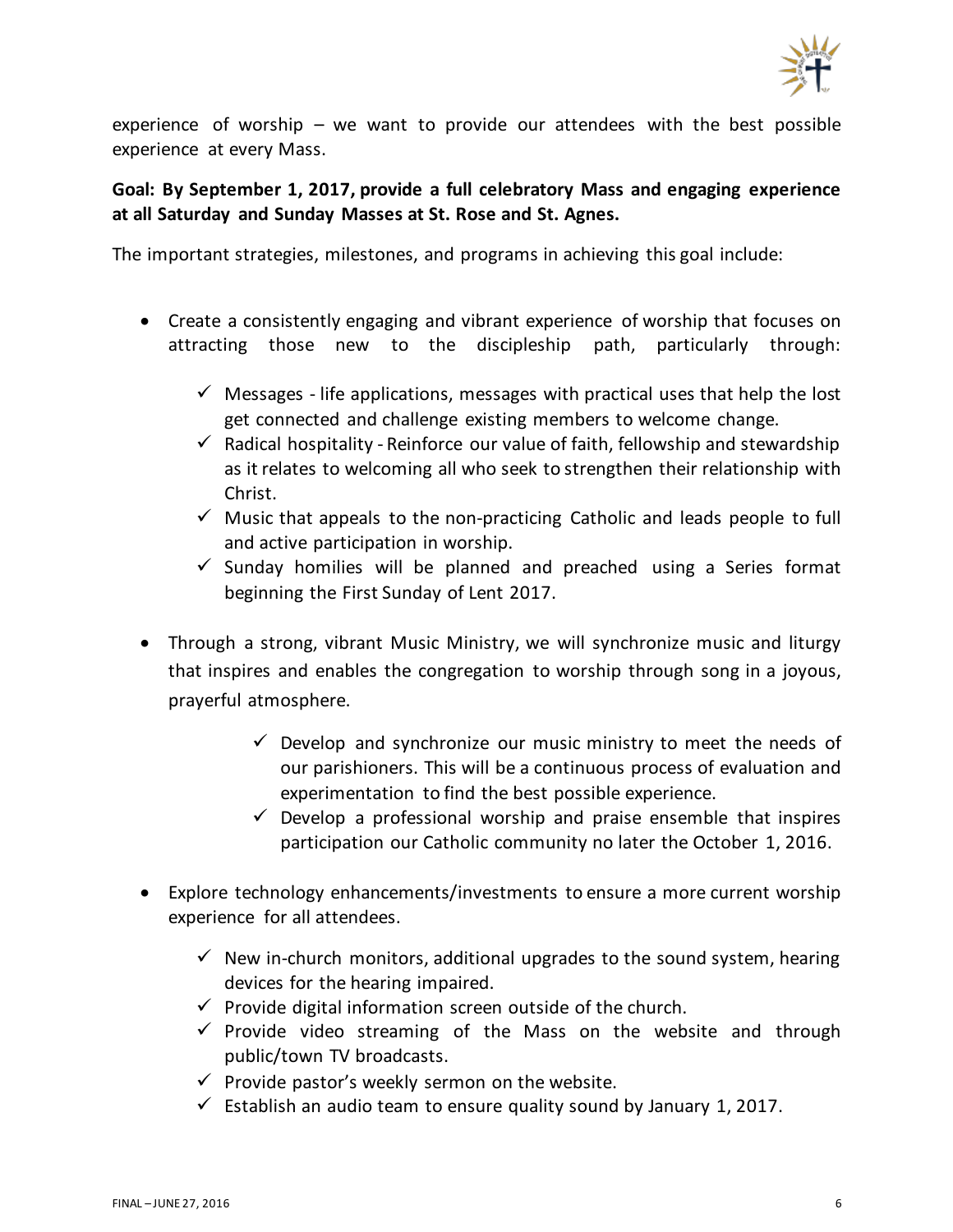

- $\checkmark$  Ad a visual component to the team no later than four months after installing video screens in the church.
- Engage and invite all members of our community to become a part of the Mass experience as greeters, Eucharistic ministers, altar servers, lectors, gift bearers, greeters, and ushers to ensure a consistent and engaging experience where new parishioners are welcomed and engaged by January 1, 2017.
- Utilize faith formation, and Religious Education programs to increase Mass attendance so that 3-5% of our currently enrolled, non-attending families are attending Mass by September 2018.
- Within six months of registering as a new parishioner, survey the individual/family to solicit feedback about the Mass experience.
- Expand youth participation in Music Ministry by 20% on or before July 2017 (For youth group meetings)
- Coordinate the weekly homily with the music ministry and religious education classes to ensure an integrated communication experience.
- Work with the Finance Council to provide annual funds to ensure that the in church experience is always inviting and comfortable by increasing investment and maintenance of air conditioning, heat, fans, lighting, carpet cleaning and any other part of the in-church experience.
- Work with the Finance Council to provide annual funds to ensure that the property and grounds are always maintained to the highest standard and that annual improvements are prioritized within the annual budget cycle.
- By October 1, 2016, clearly establish that welcoming visitors, celebrating birthdays and anniversaries are not announcements, but an extension and living out of Holy Communion, becoming the Body of Christ.

## **Priority 3 - Build a Vibrant and Engaged Catholic Community (Community Discipleship)**

## **This goal builds on discipleship by providing outreach and inspiring the non-practicing Catholics and practicing Catholics who are not participating in our community.**

We believe that God is calling us to focus our energy and attention on finding bold, creative, and exciting ways to share Christ's love with those who have become disconnected from the Church -- we want to share with as many people as possible the joy and fulfillment that can only be found in knowing and following Christ.

## **Goal: Average five new families or individuals connecting to our community each month by June 30, 2018.**

The important strategies, milestones, and programs in achieving this goal include: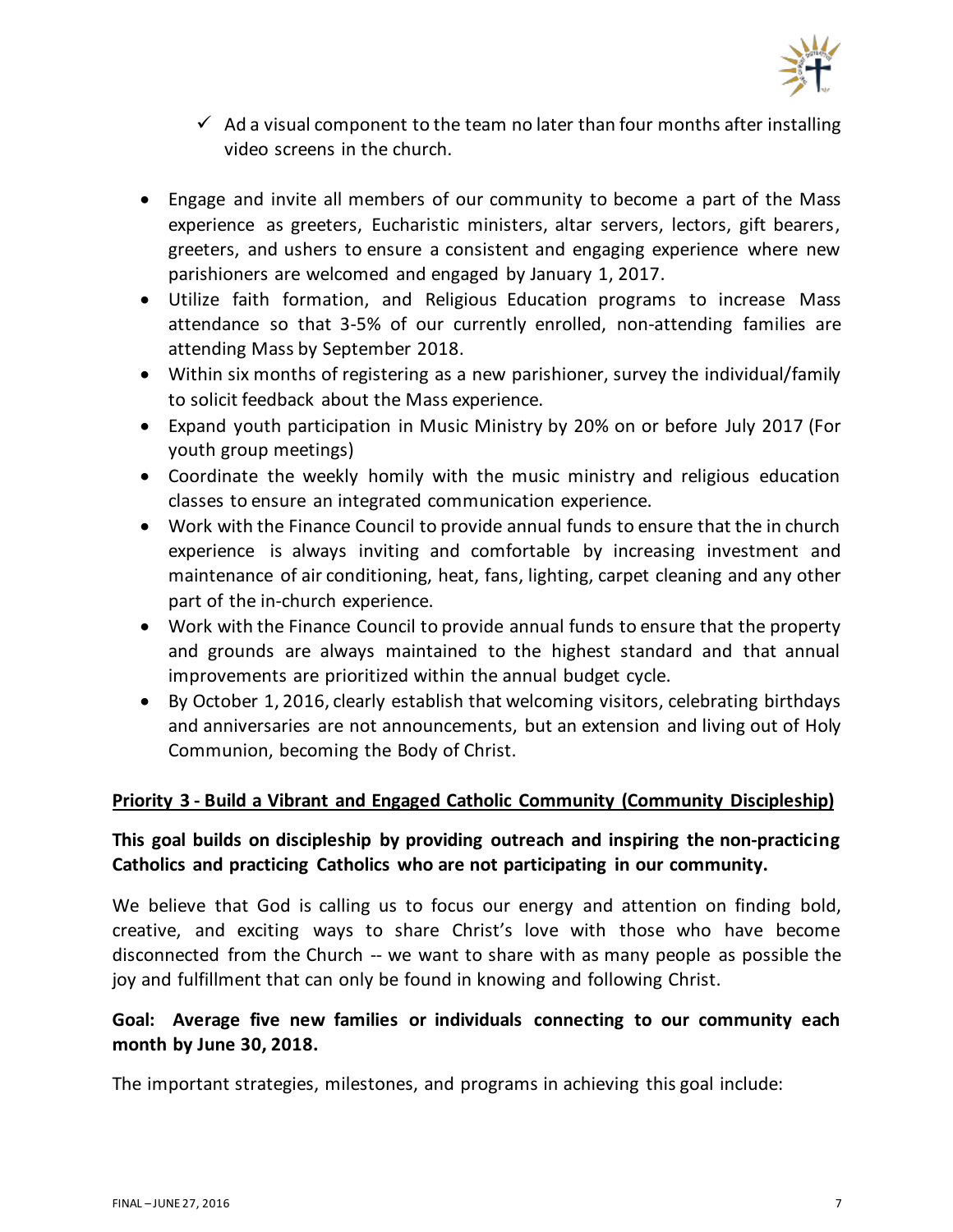

#### **Community Outreach Programs – New Parishioner Acquisition**

- Develop a marketing strategy, including social media, to make the Christ Initiative Community easier to find for those who feel that something is missing from their lives. Complete this plan by November 30, 2016. The program will include elements/concepts as outlined below:
	- $\checkmark$  Publicize and conduct a minimum of four faith-based events/programs each year in multiple locations throughout our community.
	- $\checkmark$  Form an outreach committee to plan a semi-annual event that brings our worship to the community i.e., Outdoor mass.
	- $\checkmark$  Identify families and individuals in the community that are marginally involved or not participating in parish life.
		- **Target Audience** Current and prospective parishioners, families of the recently baptized, families of children attending religious education and individuals recently married.
		- **Measure** Identify 5-10 families and/or individuals by June 2017 and a minimum of 2 per month thereafter.
	- $\checkmark$  Increase volunteer participation in each of our ongoing ministries by 2 people in 2016, by 3 people in 2017 and by 4 people in 2018.
	- $\checkmark$  Develop a sense of responsibility among all pastoral service team members for connecting with families and individuals not currently part of our community, and reporting data monthly.
- Promote the Christ Initiative to parishioners and non-parishioners through multimedia channels.
	- $\checkmark$  Identify members of our community with expertise in marketing and demographics that can provide strategies for connect with the disenfranchised and those in our community who are not participating in parish life.
	- $\checkmark$  Display the Christ Initiative Vision Statement in conspicuous places in our facilities, publications, bulletin, website, Facebook and throughout the community by November 2016.
	- $\checkmark$  Develop a branding strategy to ensure all communications and correspondence includes the Christ Initiative logo, mission and vision statements by November 2016.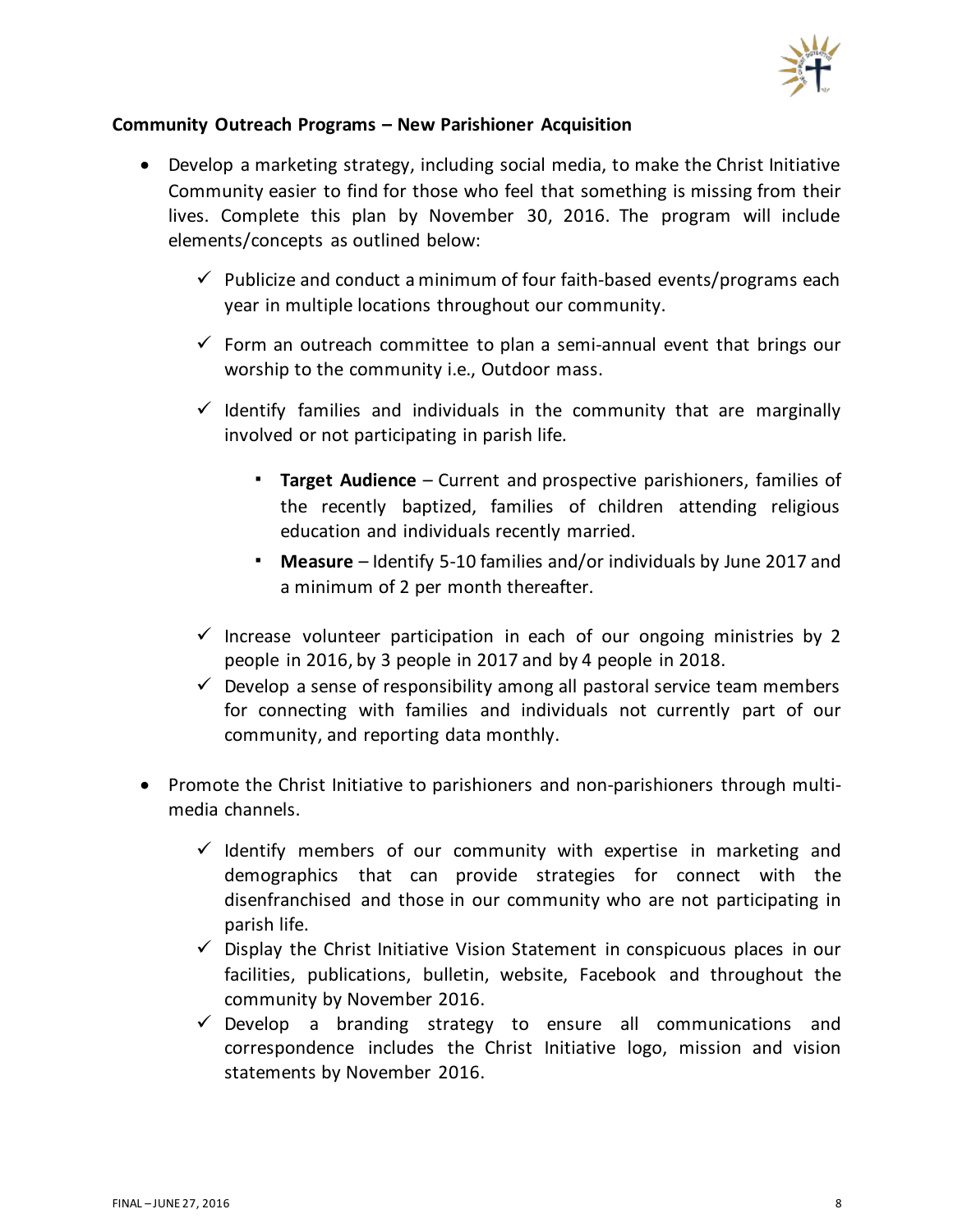

- $\checkmark$  Establish a Facebook page, a blog on spirituality and twitter account for Christ Initiative communications by November 2016.
- $\checkmark$  Increase the number of subscribers/followers to the website, Facebook Page, twitter account and blog by 25% each year once a baseline is established.
- $\checkmark$  Form an active Communications team by July 2016, to review, post and update content on the Christ Initiative website, Facebook Page, blog, Twitter account, etc. to ensure information is easily accessible, timely, relevant and consistently reflects the mission and vision of the Christ Initiative.
- $\checkmark$  Promote the Christ Initiative through increased publicity and announcements in local newspapers and publications.
- $\checkmark$  Mail invitations to parishioners who are not regularly attending Mass, inviting them back and saying "They are missed." Accomplish the first mailing by January 2017.

#### **Engage and Enable Parishioners to Advance their Faith Journey**

- Encourage parents of our religious education programs to become active in the child's faith formation by attending regular mass in preparation for the sacraments.
- Form a Baptism Team of two to four parishioners who will be responsible for following up with local families who have had children baptized to encourage full, regular participation in the faith by December 2017.
- Develop an active Hospitality Ministry so that we know when a family or individual is new to our community—this will be key to measuring our progress in this goal. Be actively involved in the Religious Education enrollment process. Many new families will come thru Religious Education Programs.
- Develop and expand continuous Faith Formation Programs i.e. Arise, Alpha, etc.to be held alternately at each Church by December 2017.
- Strengthen the marriages of twelve to fifteen married couples from our collaborative by hosting marriage enrichment programs for them by July 2018.
- Establish Alpha as the doorway to experience to Initial Discipleship.
- Utilize experiences like Cursillo to help build a Christ-centered Community encouraging parishioners to attend a Cursillo weekend event. Have Alpha, Symbolon and Cursillo participants talk about their experience at the weekend mass and how their lives have changed from the experience.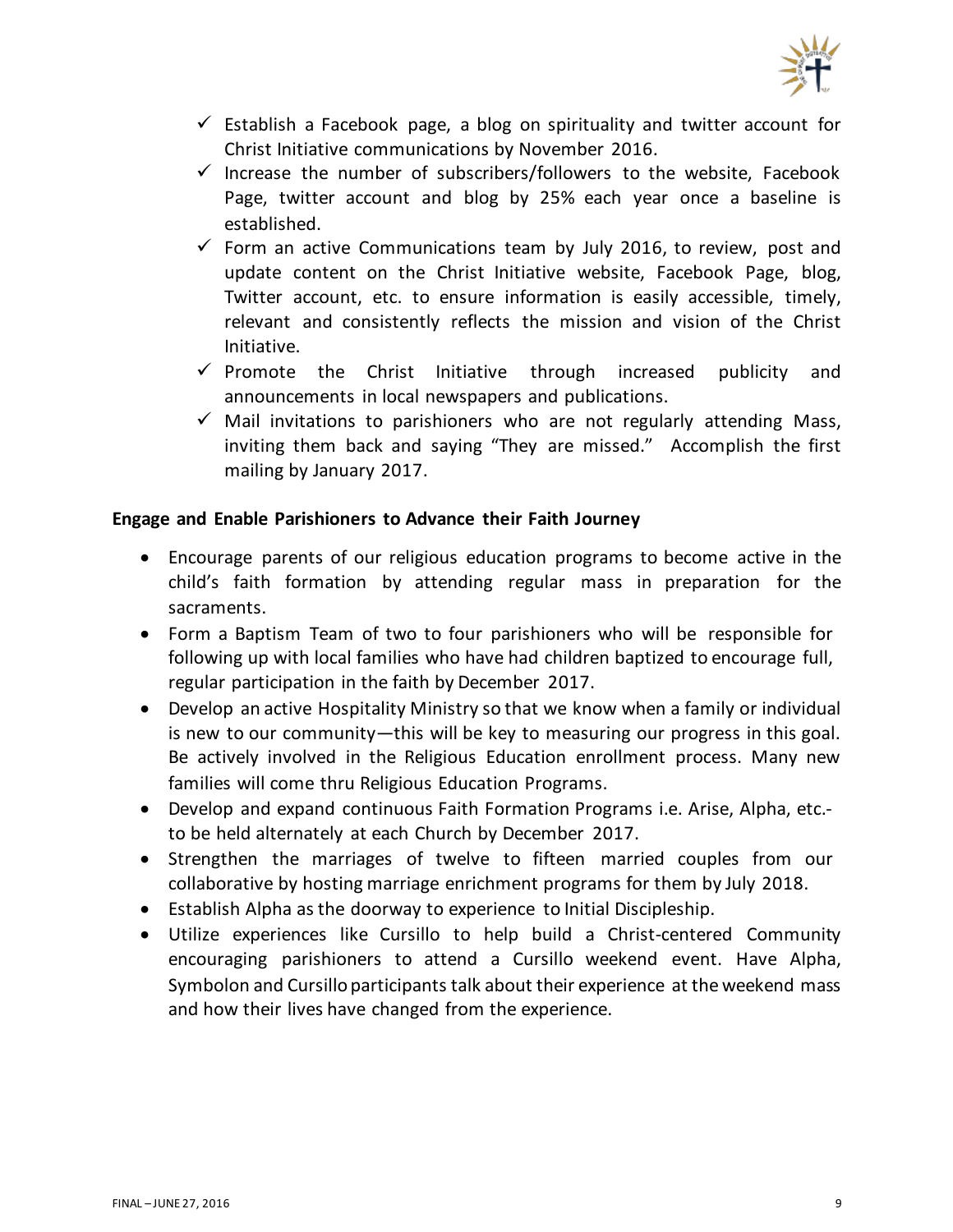

## **Priority 4 - Build an Engaged and Growing Catholic Youth Ministry focused on developing an active relationship with Christ and the Catholic faith. (Youth Discipleship)**

We believe it is essential that we create a sustainable and scalable program to recruit, engage and grow a vibrant youth community for our parishes. We are called God to focus our energy and attention on finding new, innovative and engaging ways for the youth of our community to become active members and leaders of the Christ Collaborative. "A Church that is present to young people and a Church where young people are present". The Church cannot wait for young people to come to the Church – the Church must go out and bring them to Christ.

## **Goal 1 – Hire a fulltime student minister by June 30, 2018 to develop a student ministry program that synchronizes all of the Christ Collaborative ministries to support our catholic youth in their faith journey.**

- Develop position description, goals and objectives by June 30, 2016.
- Work with Finance Council to identify resources needed to hire a student minister by October 31, 2016
- Start recruiting process on or before May 1, 2017.
- Define interview process and participants on or before Sept 15, 2017.
- Identify hiring committee for this position on or before Sept 15, 2017.

## **Goal 2 – Recruit and prepare 20 youth from our religious education and youth programs to lead or actively participate in our ministry programs by June 2017.**

Important strategies, milestones, and programs in achieving this goal include:

- Develop a comprehensive youth ministry program framework to serve as the foundation for our incoming Youth Minister.
	- $\checkmark$  Pastoral Council to establish program structure, objectives and requirements to be shared with Youth Minister position finalists during the interview process. Identify current best practices and include in program.
	- $\checkmark$  Ensure that Youth Minister and volunteers in our youth programs are aligned to the overall goals of our youth program.
	- $\checkmark$  The Youth Minister will collaborate with local parishes to develop the youth ministry program based on identified best practices and develop specific program milestone to achieve objectives by June 2017.
- Build a vibrant, high activity Youth Ministry Engagement Program to include many of the following concepts that can best support the achievement of our goals and align to the resources available to succeed.